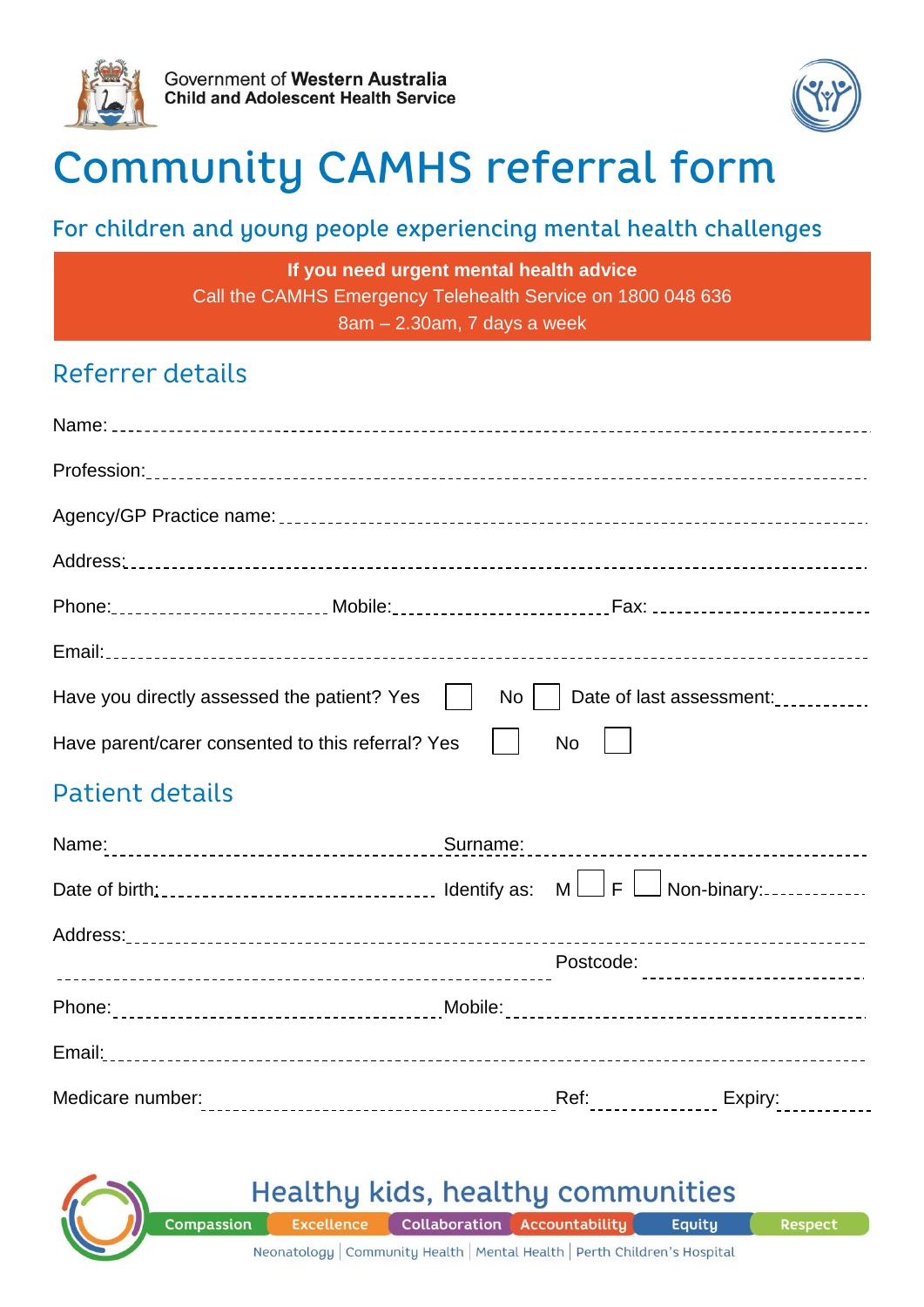| Aboriginal and Torres Strait Islander                                                                    | Aboriginal        |                            | <b>Torres Strait Islander</b> |                                    |
|----------------------------------------------------------------------------------------------------------|-------------------|----------------------------|-------------------------------|------------------------------------|
|                                                                                                          |                   |                            |                               |                                    |
| Interpreter required? Yes<br><b>No</b>                                                                   | $\vert \ \ \vert$ | Preferred gender: M        |                               | $\mathsf{F}$                       |
|                                                                                                          |                   |                            |                               |                                    |
| Current school: Phone: Phone: Phone: Phone: Phone: Phone: Phone: Phone: Phone: Phone: Phone: Phone: 2014 |                   |                            |                               |                                    |
| Parent or carer details                                                                                  |                   |                            |                               |                                    |
|                                                                                                          |                   | Phone:                     |                               | ---------------------------------- |
| Email:                                                                                                   |                   |                            |                               |                                    |
| 2. Name:                                                                                                 |                   | Phone:                     |                               |                                    |
| Email:                                                                                                   |                   | Relationship to child:<br> |                               |                                    |
|                                                                                                          |                   | Phone:                     |                               |                                    |
| Email:                                                                                                   |                   | Relationship to child:     |                               | ______________________             |

## Presenting mental health difficulties

*Describe the presenting problems, including onset, duration and frequency.*

When diagnosed and clinician's name:

### Other health or development issues

 $\mathfrak{p}$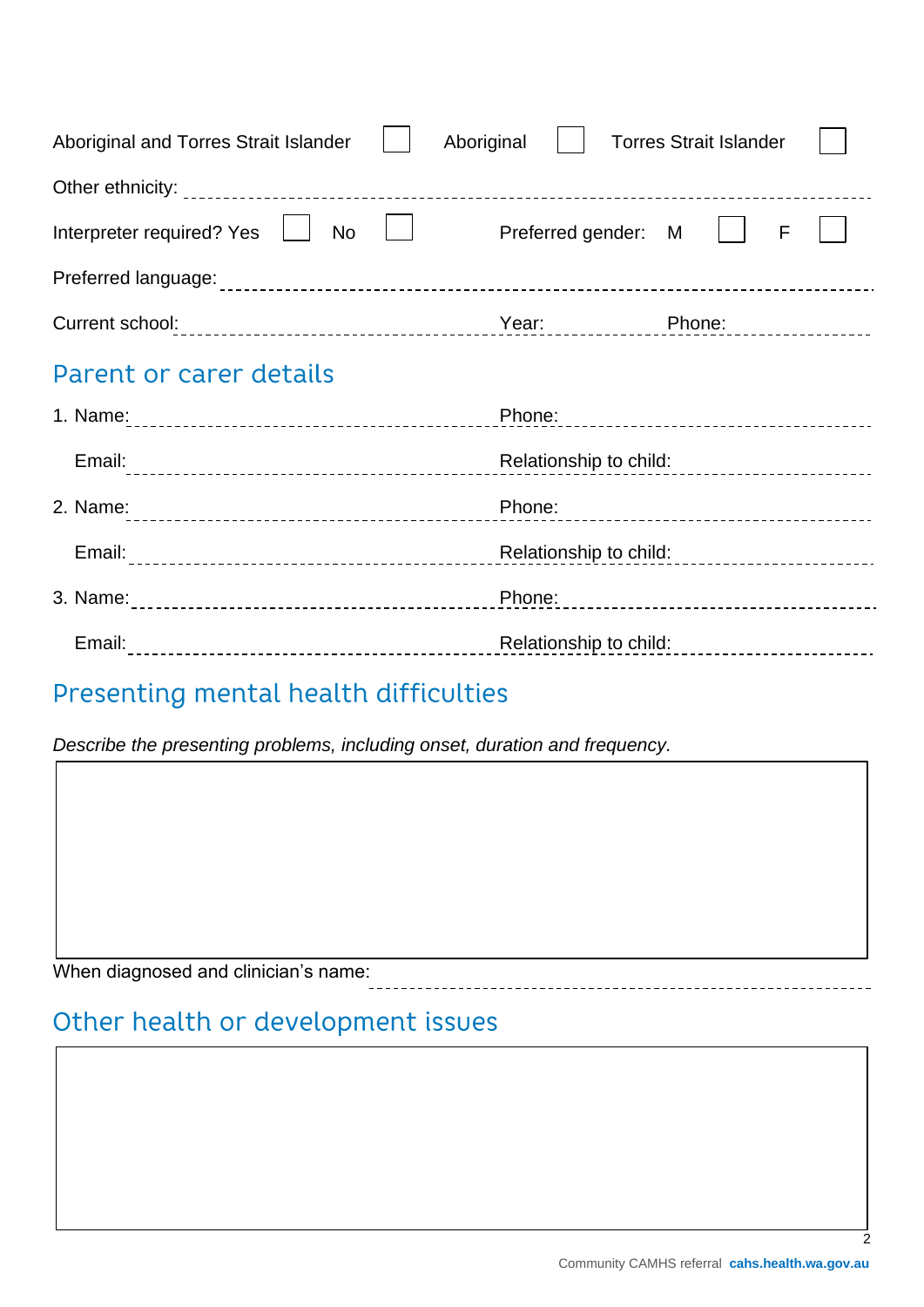### Risk issues

| Do you feel that the child is <b>currently</b> at risk? Yes $\Box$ No $\Box$ |  |  |
|------------------------------------------------------------------------------|--|--|
| Describe the issues:                                                         |  |  |

## Other agencies or care providers

#### *Current and previous*

| Agency:         | When:  |
|-----------------|--------|
| Contact person: | Phone: |
| Agency:         | When:  |